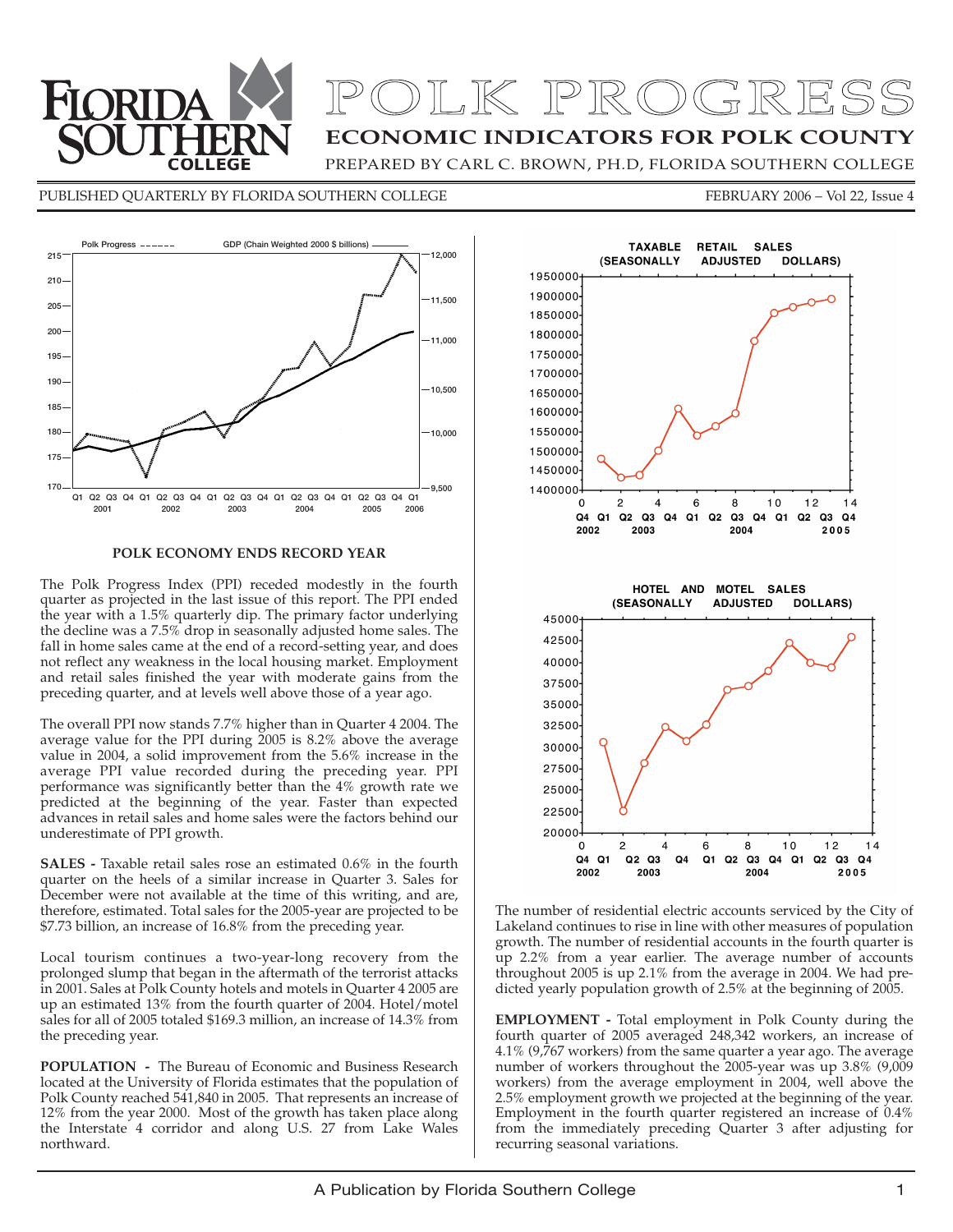

The Polk County unemployment rate fell to 3.1% in December. That is the lowest rate recorded in the county since the state of Florida began calculating rates by individual counties. The county's unemployment rate was 3.8% in October and 3.7% in November.

The Polk unemployment rate has been tumbling since the second quarter of 2003. The unemployment rate now stands at 4% after adjusting the data for seasonal fluctuations.





**MANUFACTURING -** Industrial electricity consumption data continues to fluctuate quarter-to-quarter, but the data appear to confirm an upward trend in local manufacturing activity beginning in early 2004. Total industrial electricity consumption in 2005 was 2.9% higher than in 2004. Industrial consumption in the fourth quarter rose a seasonally adjusted 7.2% from the preceding quarter.

**CONSTRUCTION -** The total value of building permits issued in Polk County during 2005 was \$1.63 billion. That is an increase of 27.3% (\$349.3 million) from 2004.



There were 783 building permits issued countywide for singlefamily homes in October 782 in November, and 935 in December. There were 11,269 permits issued throughout the 2005 year, an increase of 36% from the year before.

Permits dropped a seasonally adjusted 22.3% in the fourth quarter after surging upward 26.8% in Quarter 3. Much of the spike in permits during the third quarter reflected efforts to avoid the increase in school impact fees that took effect in December. School impact fees for a new single-family house rose from \$1,607 to \$8,596 on December 1.

A South Florida developer has applied to the City of Mulberry for permission to build a total of 6,379 homes in three developments west of the downtown area. The homes are to be built on 1,341 acres of land bordering State Road 60. Most of the land would have to be annexed into the city before a formal review of the plans can take place.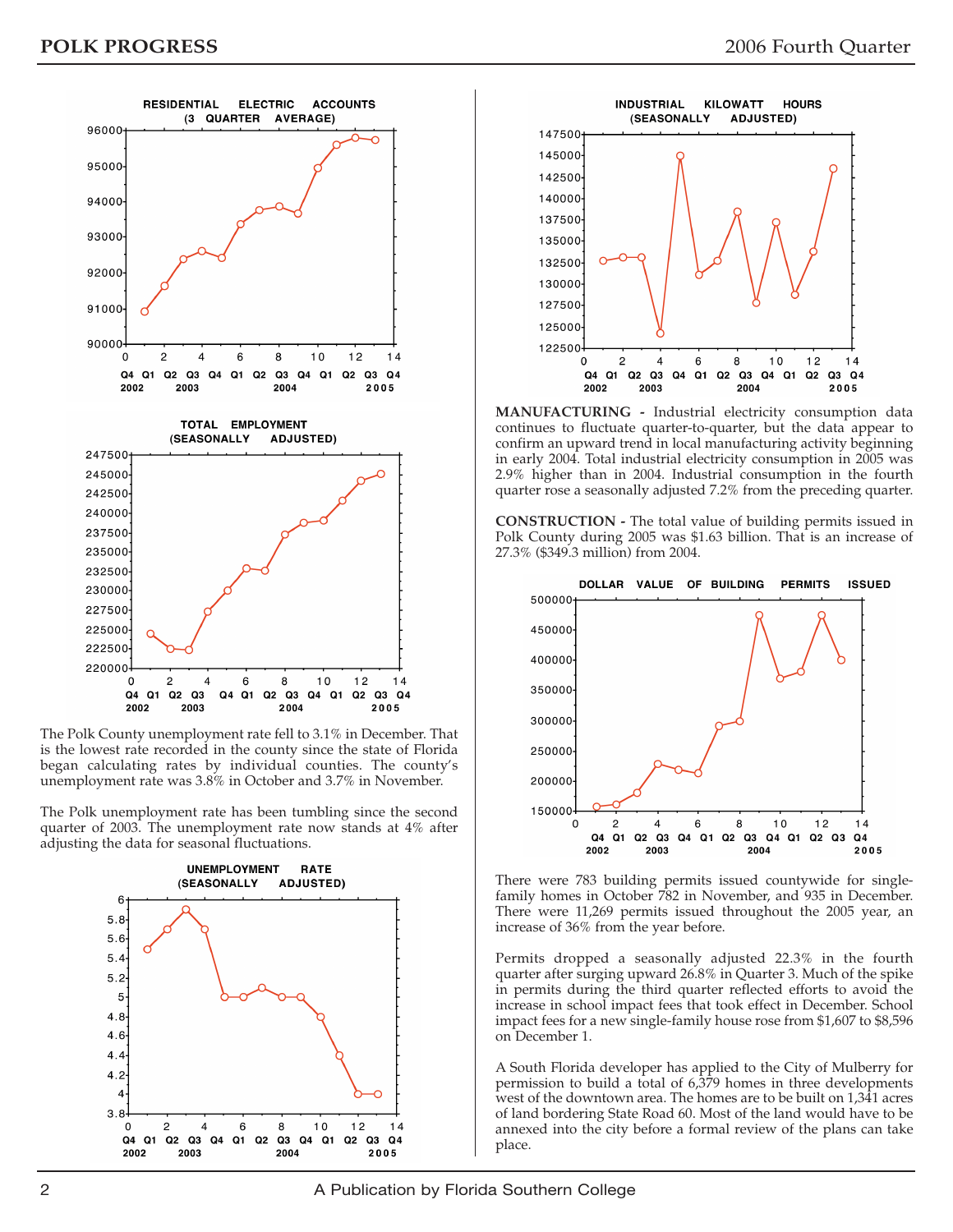

The City of Mulberry has approved a project to build 343 upscale homes on the North side of town. Waterford Landings at Mulberry is to be built on a 173-acre plot bordering U.S. 37.

There were 6,595 homes sold in Polk County during 2005, an increase of 13% from 2004. Home sales data include new and existing single-family homes, townhouses, duplexes, condos, modular, and mobile homes. Home sales during October totaled 537, with 497 homes sold in November and another 488 in December. Home sales for the entire fourth quarter were down a seasonally adjusted 7.4% from the preceding Quarter 3. The median price for homes sold in the fourth quarter of 2005 was \$170,700, an increase of 38% from the fourth quarter of 2004.



**PHOSPHATE -** Mosaic Company has announced that it will close two Polk County mines for four weeks, beginning in early February. The Four Corners and Fort Green mines in southwest Polk County and the Hopewell mine in Hillsborough County are being idled in conjunction with an earlier decision to slow production at Mosaic's Green Bay fertilizer plant in Bartow. The latest layoffs at the three mines will affect 570 workers.

Mosaic previously ceased operation of all four of its mines in Polk County for 11 days in late December. Mosaic employs a total of about 3,000 workers at its four Polk mines (Four Corners, Fort Green, South Fort Meade, and Hookers Prairie) and its four Polk fertilizer plants (Bartow, Green bay, New Wales, and South Pierce.). **CITRUS -** Crop projections for the 2005-2006 season by the U.S. Department of Agriculture were lowered in January to 158 million boxes of oranges and 16 million boxes of grapefruit. The initial forecast on October 12 predicted 190 million boxes of oranges would be harvested this year. However, about 15% of the orange crop and 33% of the grapefruit crop was lost during Hurricane Wilma. The latest projection would still place this season's orange crop 5.6% higher than that realized a year ago.

Citrus production in Polk County during the 2004-2005 season was 24.8 million boxes, ranking Polk second among Florida counties. Polk led the state in production in the 2003-2004 season with 42.2 million boxes of citrus.

The volume of citrus concentrate processed by Florida juice plants appears to have bottomed out in early 2005. The industry has closed several processing plants and packinghouses over the past two years.



Juice Bowl is constructing a new packaging line at its Lakeland plant to produce its AriZona brand iced tea. The \$12 million line will begin operation this fall, increasing the productive capacity of the plant by a third.

**DEVELOPMENT -** Florida Southern College has announced receipt of a \$2 million donation for construction of a new humanities building on the Lakeland campus. The new 15,000 square-foot building will be located between Johnson and Mississippi Avenues adjacent to Lake Hollingsworth Drive. The building will contain classrooms, faculty offices, a film studies center, and modern languages center that overlook Lake Hollingsworth. Completion is expected within two years.

The Central Florida Regional Planning Council has approved plans for a new shopping mall to be built at the intersection of U.S. 27 and County Road 54 in Northeastern Polk County. The planned Four Corners Town Center will contain 1.17 million square feet of retail space and a 2,400-seat theater complex. The mall development will be situated on a 130-acre plot of land, and may also include office complexes and residential units. The first phase containing 693,000 square feet of retail space is slated for completion in 2007.

CSX has revealed plans to build a distribution center with rail access in Winter Haven. CSX will pay \$21.8 million to purchase 1,250 acres of land currently owned by the City of Winter Haven located along Pollard Road east of Wahneta. The Winter Haven Integrated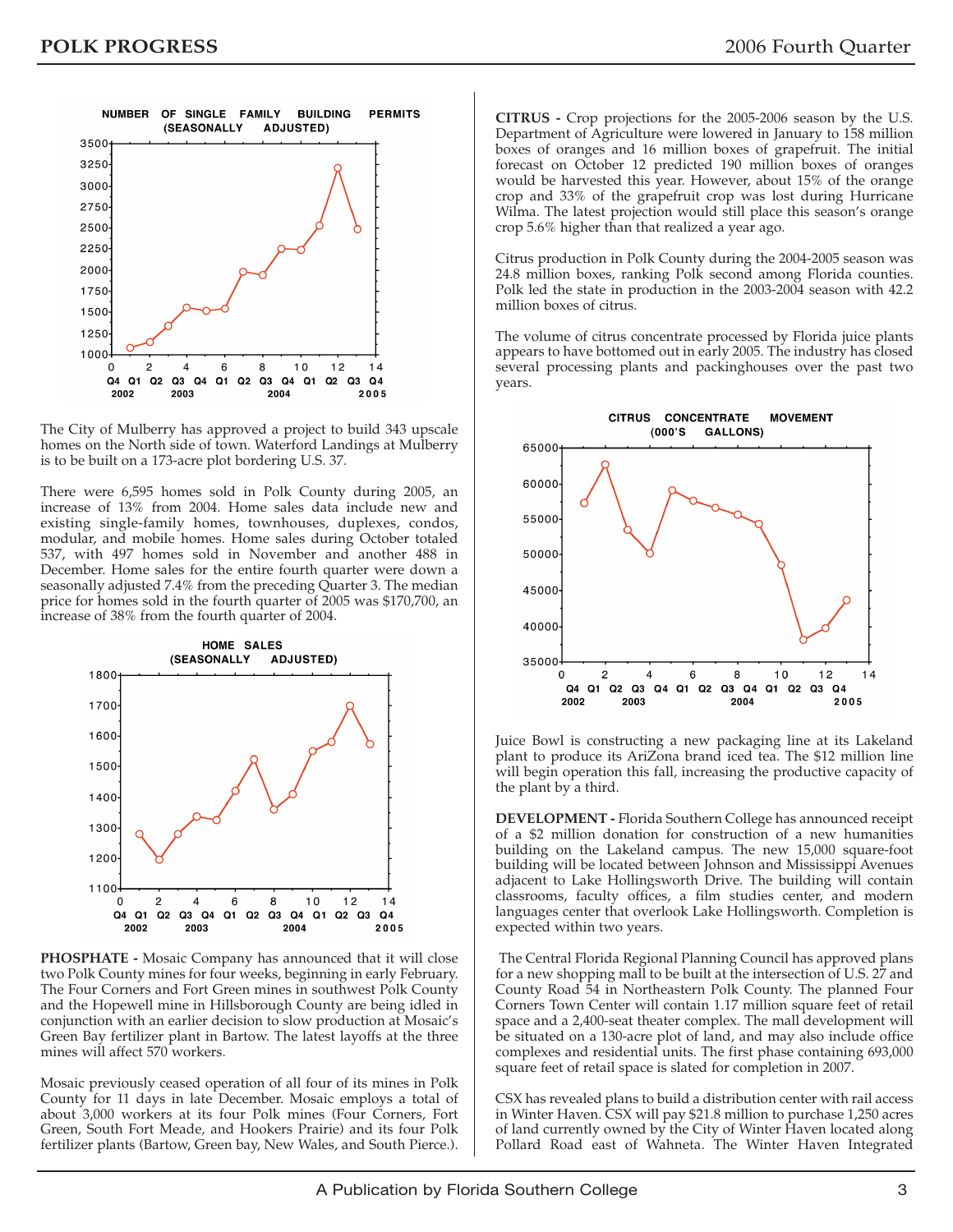Logistics Center will include a business park with warehousing and manufacturing space. About 200 jobs will be created to operate the terminal when it is completed in about 18 months.

Winter Haven Hospital has announced plans for a \$30.5 million expansion. The new wing will include a basement and two stories which will house a reception and lobby area plus outpatient services.

Beall's is building a new department store adjacent to Lakeland Highlands Road in South Lakeland. The 76,000 square-foot outlet is expected to open in July, and will replace the Beall's location in the Palm Plaza on South Florida Avenue, which will be converted to a clearance store.

Construction of Romano's Macaroni Grill in South Lakeland is expected to get underway in January. The new restaurant will be located in the Lakeside Village shopping center along Harden Boulevard. Other restaurants under construction at Lakeside Village are Moe's Southwest Grill, The Great Steak & Potato Company, Longhorn Steakhouse, and BD's Mongolian Grill.

The grand opening of Lakeside Village will occur in March. The shopping complex already has a current occupancy rate of 67%, and plans to open a mix of 23 retail stores, offices, and restaurants by May. There are also plans to build a five-story Hampton Inn with direct access to the center.

A new upscale apartment complex is under construction in North Lakeland. Victoria Manor Apartments is located on the east side of Lakeland Hills Boulevard. The \$25 million 352-unit complex is scheduled to begin leasing in October.

Central Florida Eurocars in Lakeland will undergo a \$2 million renovation beginning in January. The project includes a new 8,000 square-foot showroom for used cars, and a 3,000 square-foot showroom for Eurocars' new Subaru dealership located along South Lake Parker Avenue.

A new community bank is slated to open in Lakeland by this summer. Community Southern Bank will be chaired by Michael Micallef Jr., with plans to house the bank in a 9,000 square-foot building located along South Florida Avenue.

The owner of several Gold's Gyms in Central Florida intends to open a new one in North Lakeland this summer. The new Gold's Gym will be housed in a 36,000 square-foot building along U.S. 98 North that was formerly occupied by Office Depot.

A new \$1.6 million retail shopping center is under construction between Bartow and South Lakeland. The 12,000 square-foot Joseph Town Center will be located near the intersection of U.S. 98 South and County Road 540-A. The building will be divided into ten spaces built to suit individual tenants, with completion expected by the early part of this summer.

American Compliance Technologies in Bartow is constructing a new 9,000 square-foot building to house its environmental and engineering divisions, human resources, public relations, and executive offices. The expansion will be completed by spring. American Compliance Technologies is located on West Main Street in Bartow.

Harbor Federal Bank has announced that it will open a new branch office in Lake Wales by early 2007. The planned 4,300 square-foot office will be placed in the shopping center near the intersection of U.S. 27 and Chalet Suzanne Road. Harbor Federal is headquartered in Ft. Pierce and has 40 branch offices, located primarily along the east coast of Florida.

McDonald's is building two new restaurants in Auburndale. The new eateries are located on Havendale Boulevard, and at the intersection of U.S. 92 and Recker Highway.

**NEW OPENINGS AND CLOSINGS -** Progress Energy began operating a third electric generating unit at its Hines Energy Complex near Homeland in November. The new 500-megawatt generator is fueled by natural gas, and, in combination with two existing generators at the site, establishes the Hines complex as the largest power plant in Polk County. Progress has already begun construction of a fourth 500-megawatt unit at the Hines facility, scheduled for completion in December of 2007.

Kane's Furniture opened a new store located on U.S. 98 North in Lakeland in January. The 60,000 square-foot outlet is the first for the chain in Polk County, and has 50 employees.

The second Suzuki car dealership in Polk County is scheduled to open in March. Suzuki of Lakeland will be located at 6565 South Florida Avenue with an 11,000 square-foot showroom and service area.

Lakeland-based Crispers opened its latest location in the new Lakeside Village shopping center in South Lakeland in January. The 5,400 square-foot restaurant features a new décor for the soup, salad, and sandwich chain, which now has 36 locations throughout Florida.

The Cobb Theater Lakeside 18 opened in the Lakeside Village shopping center in South Lakeland in December. The 18 auditoriums can accommodate 3,200 patrons with stadium seating and the latest in technology.

Sam Seltzer's Steakhouse joined the influx of new restaurants in South Lakeland in late January. The new eatery is located in the Lake Miriam Plaza along South Florida Avenue at the former site of Hop's City Grille. The restaurant is the 11th in the company chain, and employs 75 workers.

A new restaurant is scheduled to open in downtown Lakeland at the end of January. Fresh Choice Plus will feature an all-you-can-eat soup, salad, and sandwich buffet. The eatery is located on South Kentucky Avenue.

Two Sonic Drive-In restaurants in Polk County closed in December. One restaurant was located on Broadway Avenue in Bartow, and the other was along U.S. 27 South in Haines City. Both of the Sonic outlets first opened in 2004.

G.F. Dowd and Sons Plumbing Company of Winter Haven closed in December. Grover Franklin Dowd first opened the family-owned firm in 1950.

**TAKEOVERS -** SunTrust Banks has agreed to buy 11 Community Bank branch locations in Florida that are housed in Wal-Mart stores. One of the affected branches is located in the Lake Wales Wal-Mart, and another is in Bartow.

### **THE NATIONAL ECONOMY**

Price adjusted GDP grew at an annual rate of just 1.1% in the fourth quarter, a considerable slowing from the 4.1% growth rate of the preceding Quarter 3. The reduction in the GDP growth rate during the fourth quarter was principally due to a lower rate of increase in consumer spending, and a widening international trade deficit. The GDP growth that did occur in the latest quarter was driven by the modest increase in consumer spending, plus advances in inventory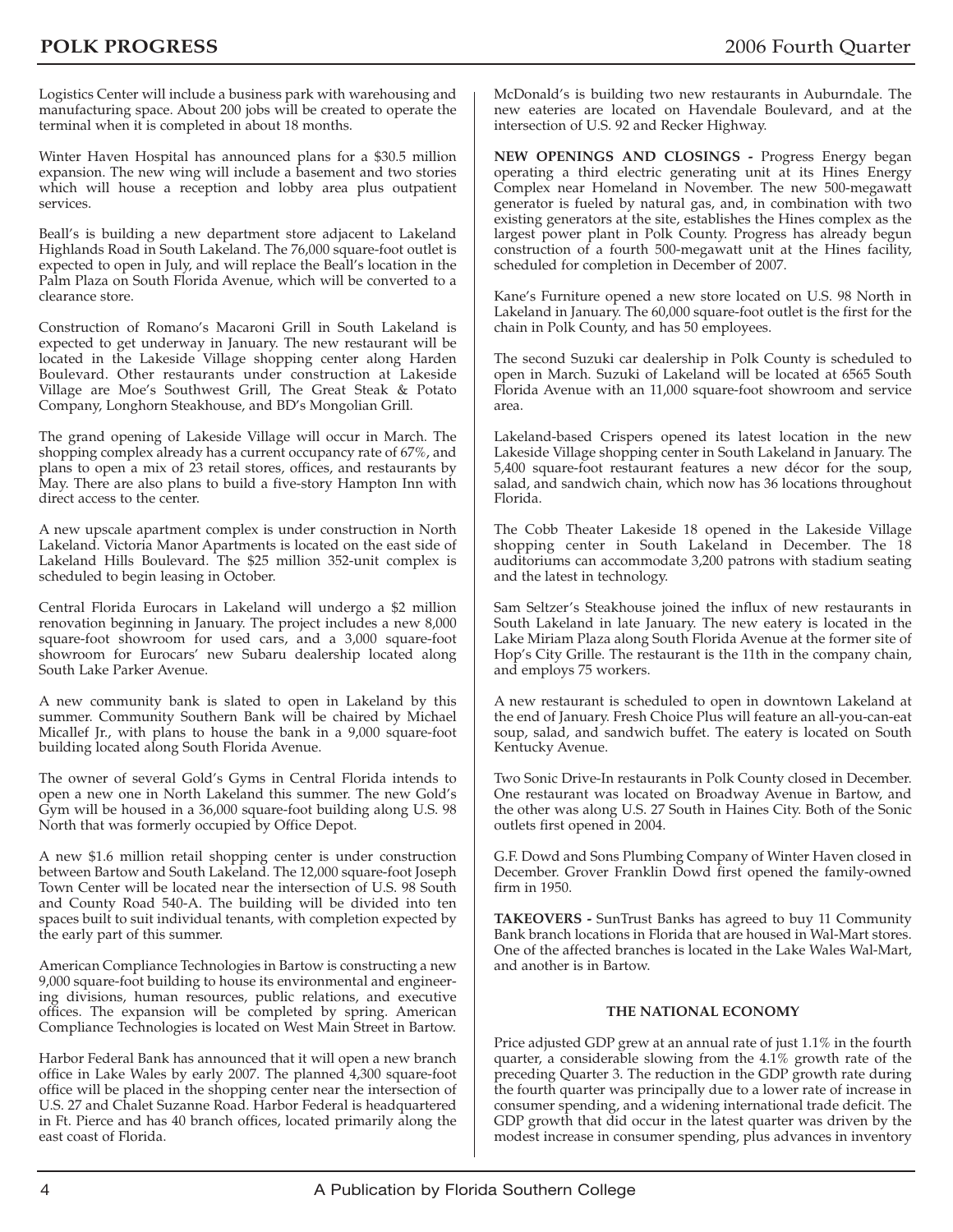investment by business and residential fixed investment. Real GDP growth for all of 2005 was 3.5%, driven again by consumer spending and residential construction.

**CONSUMER SPENDING -** Personal Consumption Expenditures (spending for goods and services) rose just 0.1% during October, then managed more satisfactory advances of 0.5% in November and 0.9% in December. Retail sales (goods only) progressed 1.1% in October, 0.8% in November, and 0.7% in December.

Disposable personal incomes climbed 0.5% in October and by 0.4% in both November and December. Personal savings as a percentage of disposable personal income fell in the fourth quarter to a negative 0.4% as households continued to spend more than their current incomes. The personal savings rate for all of 2005 was a negative 0.5%, the first time the savings rate for an entire year has been negative since 1932.

The Index of Consumer Confidence maintained by the Conference Board rose in January to the highest level achieved since June of 2002. The rise in confidence suggests that the U.S. economy has been able to absorb much of the effect of the Gulf Coast hurricanes that occurred in the fall.

**EMPLOYMENT -** Total nonfarm employment expanded by 37,000 workers in October; 354,000 in November; 140,000 in December; and by 193,000 in January. The average gain over that period was 181,000 new jobs per month. The economy needs to add between 125,000 and 150,000 jobs each month to absorb the new people moving into the labor force and keep the unemployment rate from rising.

The nation's unemployment rate dropped to 4.9% in October, then eased upward to 5% in November before receding again to 4.9% in December and 4.7% in January. The January unemployment rate is the lowest since July of 2001. Manufacturing employment continues to creep upward slowly as the number of manufacturing jobs rose by 9,000 in October and 18,000 in November. Employment in manufacturing fell by 1,000 in December, then grew by 7,000 workers in January.

Total compensation costs for labor (wages plus benefits) rose 0.8% during the September-December period. That is the same rate as in the preceding 4-month period.

Worker productivity climbed 2.6% in 2005, though it did fall by 0.2% during the fourth quarter. The productivity decline in Quarter 4 was the first to occur since the first quarter of 2001. Many economists expect productivity growth to surge upward from the Quarter 4 rate in 2006, acting as a cushion against wage gains to keep increases in unit labor costs modest.

**INDUSTRIAL PRODUCTION -** Output at U.S. mines, factories, and utilities grew at a solid pace during the fourth quarter. Industrial production rose 1.1% in both October and November and by 0.9% in December. Production was up 2.8% for the entire 2005 year. Industry operated at 79.9% of designed capacity in October, 80.6% in November, and at 81.2% of capacity in December. Capacity utilization in December was 1% higher than a year earlier.

Factory orders rose by 1.7% in October and 2.5% in November. Orders for durable goods advanced strongly, climbing 3.1% in October, 5.4% in November, and 1.3% during December.

Inventories expanded healthily in the fourth quarter, as businesses showed confidence in the pace of future sales. Inventories rose 0.4% in October, 0.5% in November, and by 0.7% in December.

**CONSTRUCTION -** Spending for new construction rose 0.7% in October, 0.5% during November, and by 1% in December. Total expenditures for construction in 2005 were \$1.15 trillion, an increase of 8.1% from 2004. The number of private housing units built in 2005 was up 5.6% from the year before.

Signs of a pending slowdown in the housing market continued to emerge as the fourth quarter progressed. Housing starts dropped by 5% during October, then recovered a bit of that loss with a 3.4% advance in November before falling back another 8.9% in December. Building permits issued for the construction of private housing slid 5.2% in October, rebounded by 2.8% in November, then fell another 4.4% in December.

New home sales surged a reported 13% in October, then offset that with an 11% plunge in November. New home sales were up 2.9% in December. Sales of existing homes dipped 2.7% in October, 1.3% in November, and a sharper 5.7% during December. Existing home sales for the 2005-year were up 4.2% from 2004. The median price of existing homes sold in 2005 was \$208,700, an increase of 12.2% from the preceding year.

**FOREIGN TRADE -** The U.S. international trade deficit swelled to a record \$67.9 billion in October as the price of imported oil spiked upward. The deficit receded to \$64.7 billion in November, before rising back to \$65.7 billion during December. The trade deficit for the entire 2005 soared to a record \$725.7 billion, an increase of 17.5% (\$108 billion) from the previous record set in 2004. The 2005 trade deficit was 5.8% of the nation's GDP.

The expanding trade deficit is likely to renew debate regarding Chinese central bank measures to keep the yuan artificially low in value in order to encourage Chinese exports. Several members of the U.S. Senate have threatened to introduce legislation that would impose a 27.5% across-the-board tariff on Chinese goods imported into the U.S., unless Chinese officials act to raise the value of the yuan.

**COST OF LIVING -** The U.S. inflation rate eased in the fourth quarter as the Consumer Price Index (CPI) climbed just 0.2% in October following a sharp rise in September precipitated by a run-up in oil prices. The CPI actually fell by 0.6% in November and another 0.1% in December. The CPI in December stood 3.4% above a year earlier, up from an inflation rate of 2.7% during 2004.

| 2002<br>177.9 | 179.9          |       |       |
|---------------|----------------|-------|-------|
|               |                | 180.6 | 181.2 |
| 2003          | 183.7<br>183.0 | 184.5 | 184.8 |
| 2004          | 186.3<br>188.6 | 189.5 | 190.8 |
| 2005          | 192.2<br>194.1 | 196.6 | 197.5 |

base period of the CPI is 1982.

**MONETARY POLICY -** Alan Greenspan ended his 18-year tenure as Chair of the Federal Reserve Board in January. The Fed raised its target rate for federal funds by another quarter percentage point at both the December and January meetings to a new level of 4.5%. The new Fed chairman is Ben Bernanke, a former member of the President's Council of Economic Advisors and the Federal Reserve Board. President Bush has also nominated Kevin Warsh, former director of Morgan Stanley's mergers and acquisitions group, and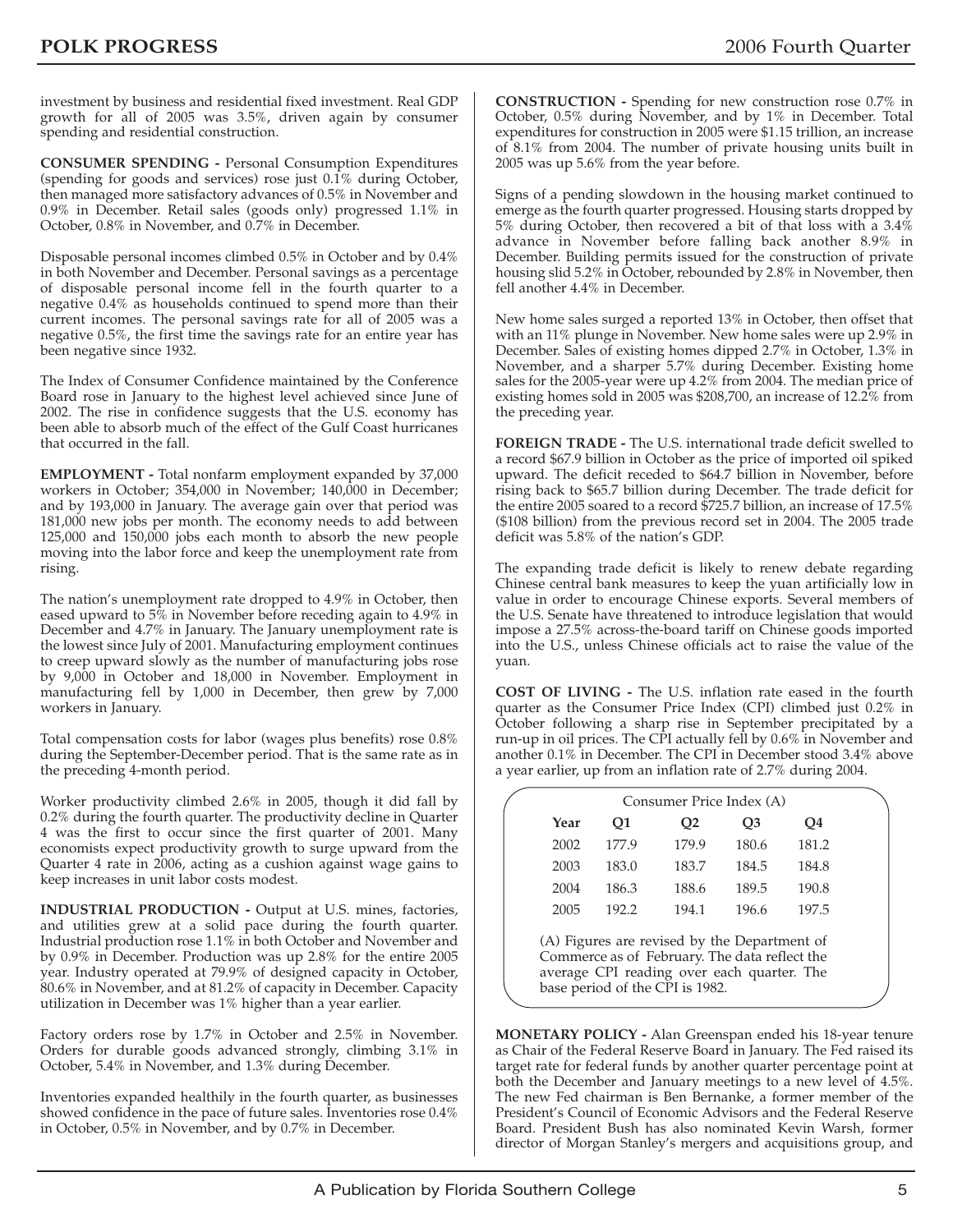Randall Kroszner, economics professor at the University of Chicago, to fill vacancies on the seven-member Federal Reserve Board of Governors.

**LEADING INDICATORS -** The Index of Leading Economic Indicators composed by the Conference Board points toward moderate growth in the months ahead, rising by 1% in October, 0.9% in November, and by 0.1% during December. Contributors to the latest increases in the Leading Index are positive consumer expectations, increases in the price-adjusted money supply, increases in stock prices, and declines in initial claims for unemployment compensation.

Orders for nondefense capital goods excluding aircraft, a key indicator of business spending plans, were up 1.1% in October, 0.2% in November, and 3.5% in December.

The National Association of Business Economists reports that 60% of the 142 business economists it surveyed at the beginning of January yielded a consensus prediction of real GDP growth at a 3% or higher annual rate during the first half of 2006. A concurrent forecast published by Blue Chip Economic Indicators projects real GDP growth of 3.4% for all of 2006, while a quarterly survey of 56 economists by the Wall Street Journal gave an average forecast of 3.5% annual growth rate for real GDP during the first six months of 2006.

There is, despite the consistency of these survey forecasts, a contrary view emerging view among some economists. That alternative view holds that rising interest rates and energy costs, in combination with a cooling housing market and high consumer indebtedness, could lead to significantly slower growth than the consensus projection in 2006.

**SUMMARY -** GDP growth slowed significantly in the fourth quarter, primarily due to weaker growth in consumer spending. Most economists predict that the Quarter 4 slowdown in growth will prove temporary, and that real GDP in the first half of 2006 will rise at an annual rate slightly above our long-run potential growth rate of 3 percent.

#### **THE POLK OUTLOOK**

The Polk economy concluded an exceptional year of growth with the Polk Progress Index (PPI) up 7.7% from a year earlier. Economic growth was led by sharp increases in retail sales and residential construction. Tourism, manufacturing, and employment registered solid gains, while the region's unemployment rate fell to 4%.

The dollar value of building permits issued countywide rose 27% in 2005, while the number of building permits issued for construction of single-family homes rose 36%. While housing figures may recede from their lofty growth rates of 2005, there are enough projects underway to insure that 2006 will be another very strong year for the local housing sector.

The coming year should see the Polk economy grow at a more rapid rate than the national economy. The local economy will again be led by strong growth in retail sales and housing, and solid growth in population, employment, and tourism. We look for population growth of 2.5%, employment growth of 4%, and retail sales growth of 7%. We project that the overall PPI will advance 5% in 2006.

#### **METHODOLOGY**

The Polk Progress Index is developed on the basis of quarterly observations of five variables. The base period for the index is the first quarter of 1992. Data are adjusted for seasonal fluctuations where appropriate. The statistical technique of factor analysis was employed to assign weights to the observed variables and derive estimates of the underlying factor. The weights used are Taxable Sales (.17); Total Employment (.25); Home Sales (.17); Residential Electric Accounts (.25); and Industrial Kilowatt Hours (.17). The index explains 80% of the variation in the combined variables. The weights and variables are subject to future verification and modification in light of changing relationships.